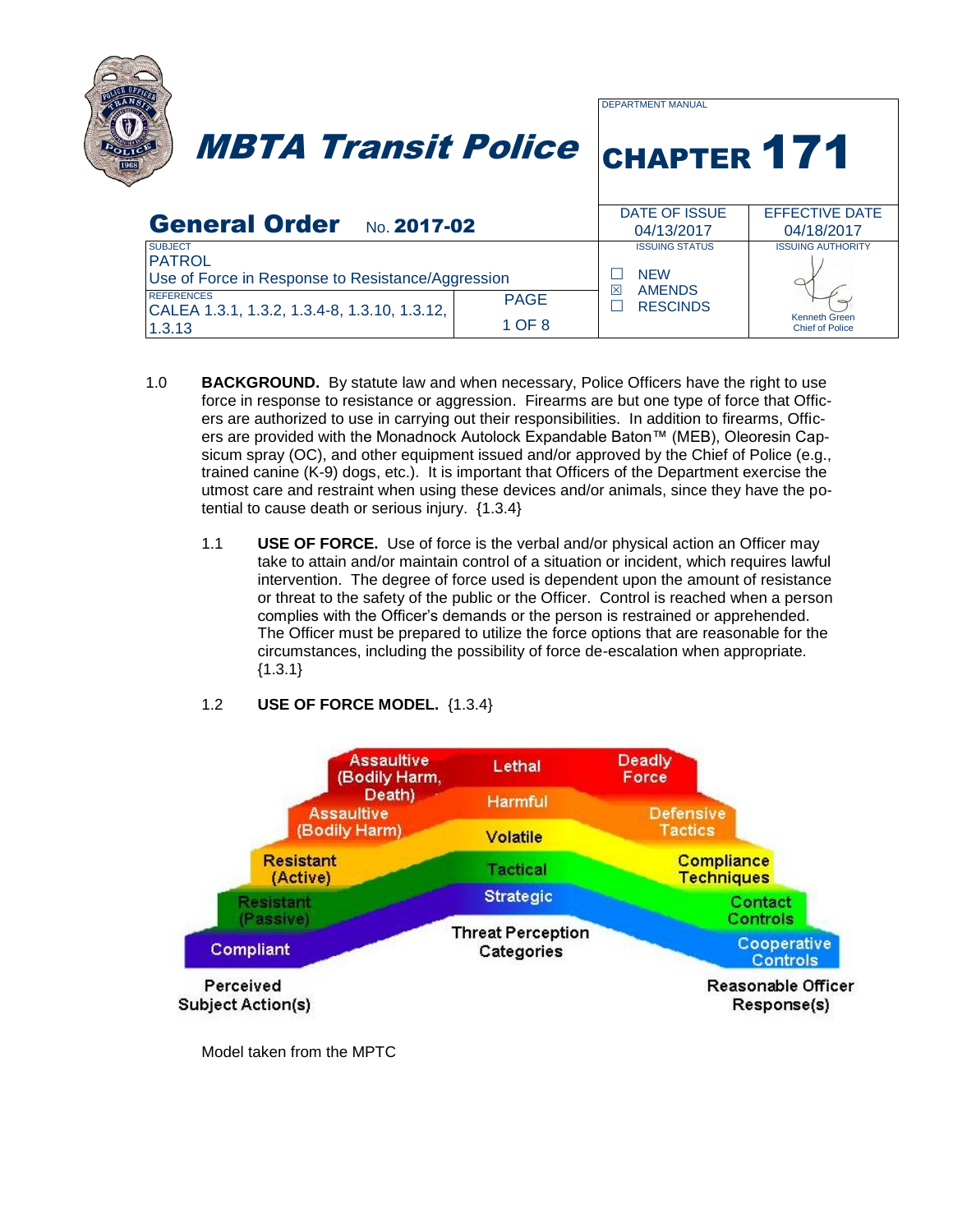- 1.3 **USE OF FORCE FACTORS**. The amount and degree of force which may be exercised will be determined by the surrounding circumstances including, but not limited to:
	- the nature of the offense;
	- the amount of resistance, both physical and verbal, displayed by the subject against whom force is used;
	- action by third parties who may be present;
	- physical odds against the Officer; or
	- the feasibility of alternatives.

## 2.0 **TERMINOLOGY.** {1.3.2}

- 2.1 **LETHAL FORCE.** Lethal force is any force that is intended to or likely to cause death or serious bodily injury. The use of a firearm is ALWAYS the use of lethal force. {1.3.2}
- 2.2 **LESS LETHAL FORCE.** Less lethal force is that amount of force that will generally not result in serious injury or death. It is usually employed as a defensive measure. Officers are issued less lethal police equipment, OC, MEB, to provide them with an advantage when fending off or subduing an unarmed assailant. {1.3.4}
- 2.3 **POLICY.** Policy is a statement of the values of the Department; the objectives and beliefs upon which the application of discretion is based.
- 2.4 **REASONABLE BELIEF.** The facts or circumstances the Officer knows, or should know, are such as to cause an ordinary and prudent Officer to act or think in a similar way under similar circumstances. {1.3.2}
- 2.5 **RESISTANCE.** Those actions made by the offender that use or threaten to use physical force or violence to prevent arrest/custody.
- 2.6 **RULE.** A rule is absolute, and sets forth things or actions which must, or must not, be done. There is no justification for violating a rule.
- 2.7 **SERIOUS PHYSICAL INJURY.** Serious physical injury is a bodily injury that creates a substantial risk of death, causes serious, permanent disfigurement, or results in long-term loss or impairment of the function of any body member or organ. {1.3.2}
- 3.0 **USE OF LESS LETHAL FORCE.** In determining when to use force, Officers of the Department are to be guided by the principle that the appropriate amount of force necessary to control the situation is the greatest amount of force that is permissible (see Use of Force above). Any use of force must be justified. Unnecessary use of force can never be justified. {1.3.1, 1.3.4}
	- 3.1 **POLICY**. The use of force is never to be considered routine, is permissible only to overcome resistance or aggression directed against the Officer or others, and only in the appropriate amount necessary to effect lawful objectives. Above all, the MBTA Transit Police Department values the safety of its employees and the public. Likewise, it is vital that Officers should use force with a high degree of restraint.  ${1.3.1}$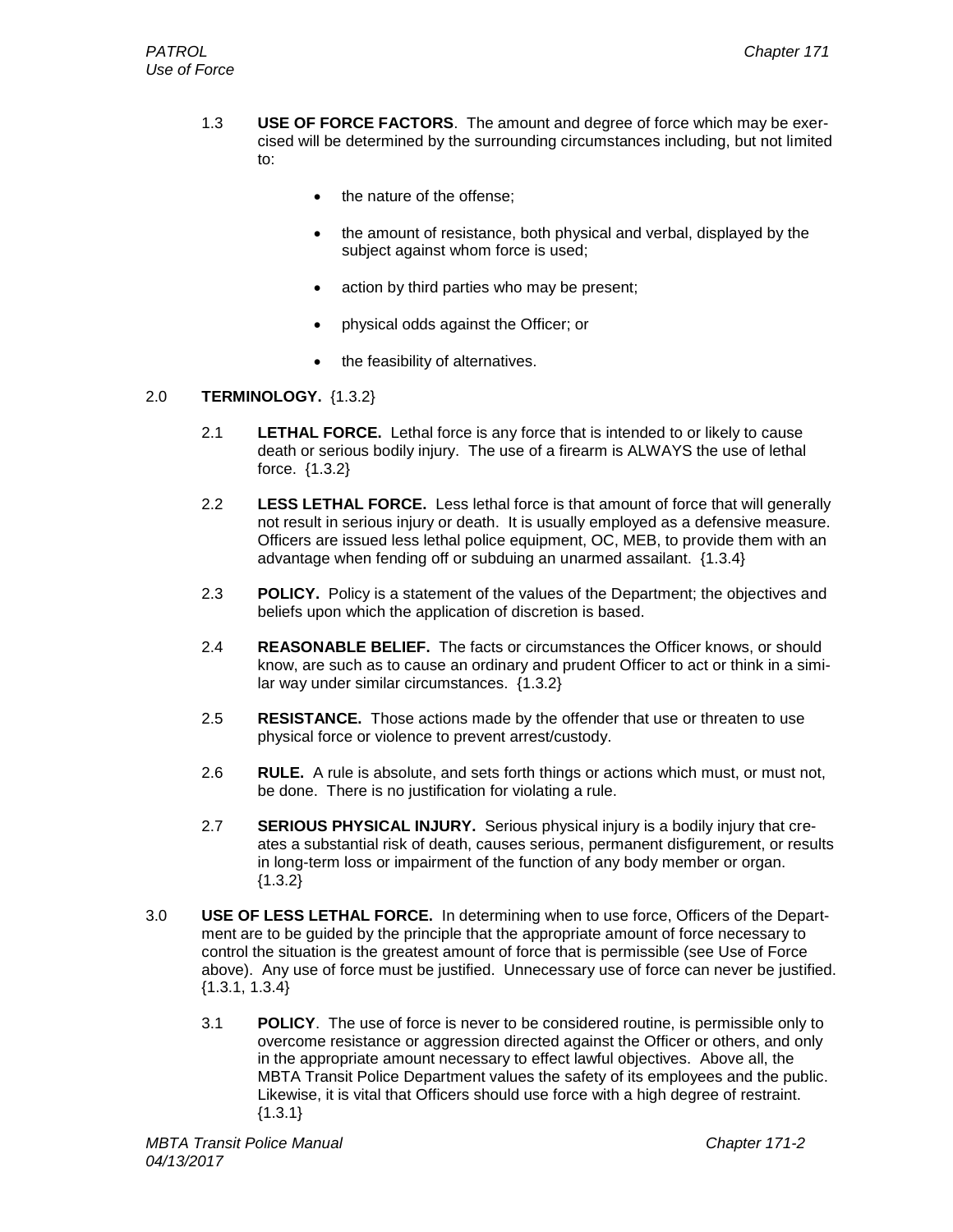- 3.2 **RULES.** The above policy is the basis of the following rules designed to guide Officers in cases involving the use of force. {12.2.1 g}
	- **Rule 1** Officers shall not use force except to overcome resistance or aggression directed against the Officer or others. {12.2.1 g}
	- **Rule 2** Officers shall only use the appropriate amount of force necessary to effect lawful objectives. {1.3.1, 12.2.1 g}
	- **Rule 3** Officers shall not use the MEB or another instrument to strike a person on the head unless the use of lethal force is justified.  $\{12.2.1 \text{ g}\}$
	- **Rule 4** No MBTA Transit Police Officer shall be authorized to carry issued less lethal weapons (MEB/OC) until he/she has: (1) been issued a copy of the Department's use of force policy, received instruction and attended a lecture regarding the use of force policy, and legal updates; and is (2) qualified by a certified MPTC Defensive Tactics Instructor. {1.3.4, 1.3.10, 1.3.12, 12.2.1 g}
- 4.0 **USE OF LETHAL FORCE/FIREARMS.** This section sets forth guidelines for MBTA Transit Police Officers making decisions regarding the use of lethal force. The guidelines have been developed with serious consideration for the safety of both the Officer(s) and the public, and with the knowledge that Officers sometimes must make split second decisions in life and death situations. The policy and the rules set forth below will be the standards by which the actions of MBTA Transit Police Officers will be measured.

The MBTA Transit Police Department places its highest value on the life and safety of its Officers and the public. The Department's policies, rules and procedures are designed to ensure that this value guides Officers' use of firearms or any other type of lethal force.

The citizens of the Commonwealth have vested in their Officers the power to carry and use lethal force in the exercise of their service to society. This power is based on trust and, therefore, must be balanced by a system of strict accountability. The serious consequences of the use of lethal force by Officers necessitate the specification of limits for Officer discretion; there is often no appeal from an Officer's decision to use lethal force. Therefore, it is imperative that every effort is made to ensure that each use of lethal force is not only legally warranted, but also rational and reasonable. {1.3.1}

Officers are equipped with lethal force, firearms, as a means of last resort to protect themselves and others from the immediate threat of death or serious physical injury. The basic responsibility of Officers to protect life also requires that they exhaust all other reasonable means before resorting to the use of lethal force. Even though all Officers must be prepared to use lethal force when necessary, the utmost restraint must be exercised in its use. {1.3.2}

- 4.1 **POLICY.** The use of lethal force is never to be considered routine, it is permissible only in defense of life or serious bodily injury, and then only as a last resort. Above all, the MBTA Transit Police Department values the safety of its employees and the public. Likewise, it is vital that Officers should use firearms/lethal force with a high degree of restraint. Whenever a police shooting occurs, an investigation will be conducted pursuant to Department Manual, Chapter 172, and Investigative Procedures for Police Shootings.
- 4.2 **RULES.** The above policy is the basis of the following rules designed to guide Officers in all cases involving the use of lethal force and/or firearms: {1.3.4, 1.3.12, 12.2.1 g}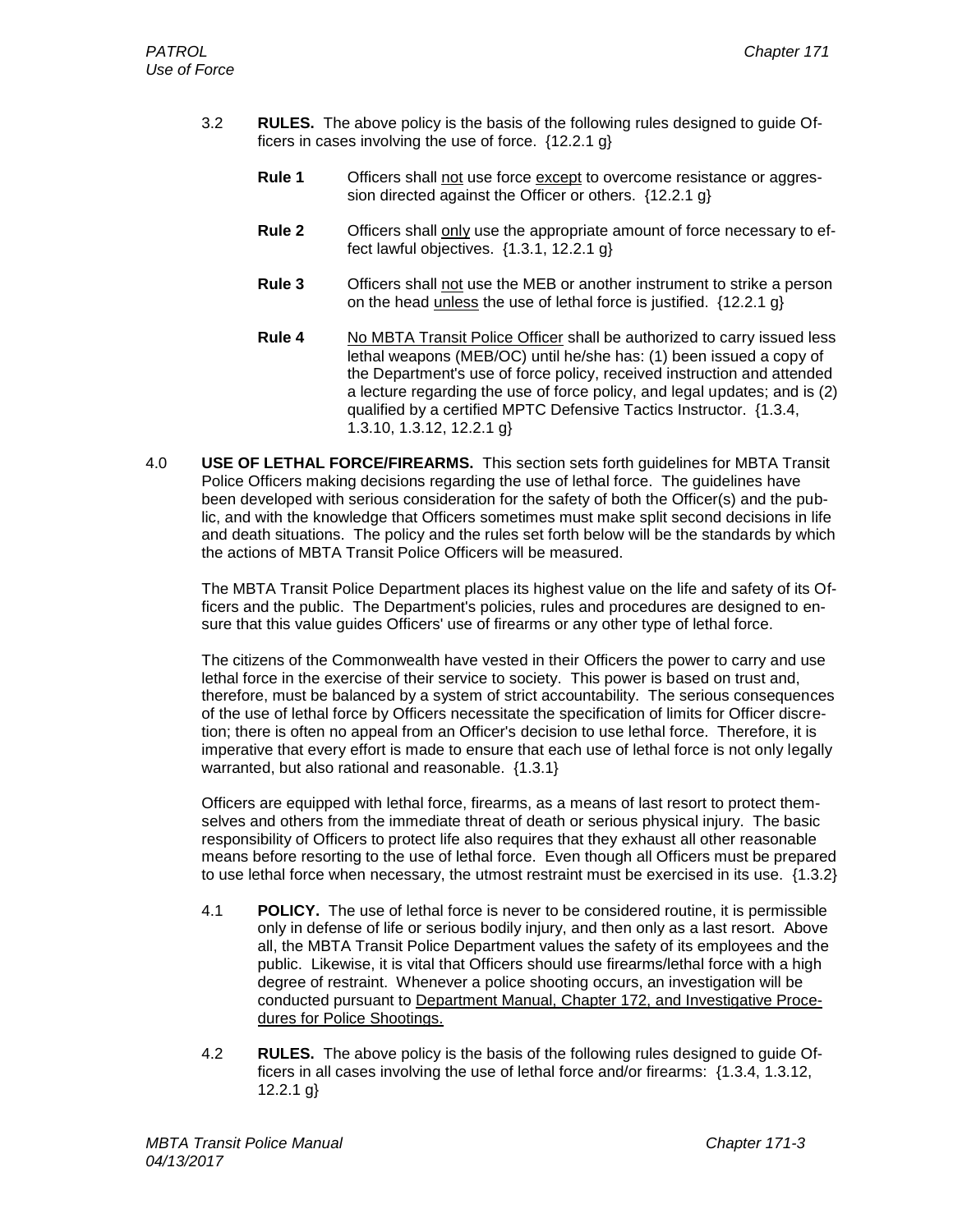- **Rule 1** Officers shall use lethal force only when they reasonably believe that the action is necessary to protect himself or herself or another person from imminent death or serious physical injury.  $\{1.3.2, 1.3.4, 12.2.1, g\}$
- **Rule 2** Officers shall not use lethal force against a fleeing felon except to protect himself or herself or another person from imminent death or serious physical injury, as a direct result of the felon's flight. {1.3.4, 12.2.1 g}
- **Rule 3** Officers may discharge their firearms only when doing so will not unreasonably endanger innocent persons. {1.3.4, 12.2.1 g}
- **Rule 4** Officers shall not use lethal force to subdue persons whose actions are destructive to property or injurious only to themselves unless such actions are an imminent threat of death or serious physical injury to the Officer or others. {1.3.4, 12.2.1 g}
- **Rule 5** Officers shall not discharge their weapons at a moving vehicle unless there is imminent threat of death or serious physical injury to the Officer or others and there is no reasonable alternative. {1.3.4, 12.2.1 g}
- **Rule 6** Officers shall not shoot a firearm while operating a motor vehicle.  ${1.3.4, 12.2.1 g}$
- **Rule 7** Officers shall not fire warning shots or shoot to signal for help. {1.3.3, 1.3.4, 12.2.1 g}
- **Rule 8** Officers shall not draw or display their firearms unless they reasonably believe there is a threat or probable cause to believe there is a threat to life or serious bodily injury. {1.3.4, 12.2.1 g}
- **Rule 9** No MBTA Transit Police Officer shall be authorized to carry a Department firearm until he/she: {1.3.4, 1.3.12, 12.2.1 g}
	- has been issued a copy of the Department's use of force policy; {1.3.4, 1.3.12, 12.2.1 g}
	- has received instruction and attended a lecture regarding the use of force policy, home safety, and legal updates; and {1.3.4, 1.3.12, 12.2.1 g}
	- is qualified by a certified MBTA Transit Police Firearms Instructor. {1.3.4, 1.3.12, 12.2.1 g}
- 4.3 **DESTROYING ANIMALS.** Officers are authorized to use a firearm to destroy an animal if it can be done safely and with the permission of their immediate Supervisor under these circumstances;
	- vicious or suspected rabid animal when it presents a danger to person(s) or other animals in the area and other methods of containment are either insufficient or unavailable; and
	- animal that is so seriously injured that humanity dictates its relief from further suffering.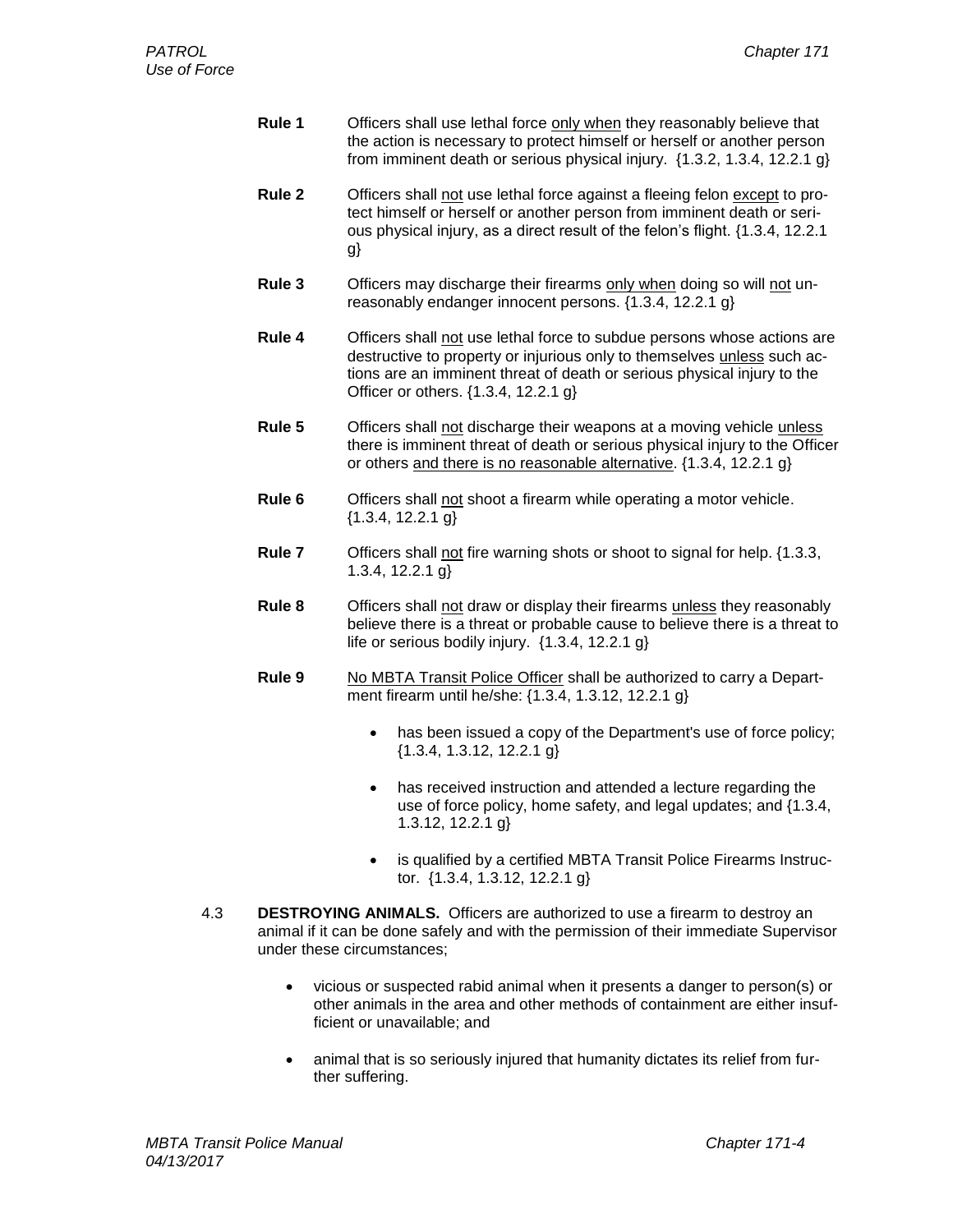- 4.3.1 Officers will adhere to the following guidelines when destruction is necessary.
	- an Officer destroying a suspected rabid or vicious animal should make an effort to avoid shooting the animal in the head;
	- ensure that the destruction can be done without endangering the life and/or property of anyone, including being cognizant of the shooting background;
	- immediately notify Animal Control and remain on the scene until it is picked up for examination if a person has been bitten or attacked by the animal;
	- before destroying any domestic animal make a reasonable effort to locate the animal's owner or person(s) caring for the animal; and
	- if the animal's owner/caretaker cannot be located or is not available, determine if Animal Control can respond to transport the animal to an appropriate facility.
- 5.0 **INJURIES.** If any visible injury results from the use of force, or if the suspect complains of any injury, immediate appropriate measures will be undertaken in accordance with first responder protocol. After any initial first aid is administered, the Officer(s) will arrange to have the injured party examined by Emergency Medical Services (EMS) personnel. The complaint and resulting medical attention will be documented in the police incident report and BlueTeam (see below). {1.3.5}
	- 5.1 **STRESS COUNSELING.** When an Officer has used force and that use of force has resulted in a serious injury or death, the Officer will automatically be referred to stress counseling pursuant to [Department Manual, Chapter 245, CRITICAL](file:///C:/Documents%20and%20Settings/rspinosa/CHAPTERS/Chapter%20245-Critical%20Incident%20Stress%20Management1.doc)  [INCIDENT STRESS MANAGEMENT.](file:///C:/Documents%20and%20Settings/rspinosa/CHAPTERS/Chapter%20245-Critical%20Incident%20Stress%20Management1.doc)
- 6.0 **USE OF FORCE VIDEO REQUEST.** The Shift Supervisor on duty at the time of the incident will ensure the Use of Force Report is completed correctly and accurately. All Use of Force Reports will include the completed body image. The Supervisor will forward the report via Blue Team to the appropriate Shift Lieutenant for review and approval.

The Shift Lieutenant/Supervisor will request all video of the incident via email at videorequest@mbta.com and the Professional Standards Unit will be "cc'd" at [ProfessionalStandards@mbta.com.](mailto:ProfessionalStandards@mbta.com) All video requests must contain the following information:

- date of Incident;
- time of Incident;
- location of incident/bus number;
- purpose for request;
- case number; and
- Officer(s) involved.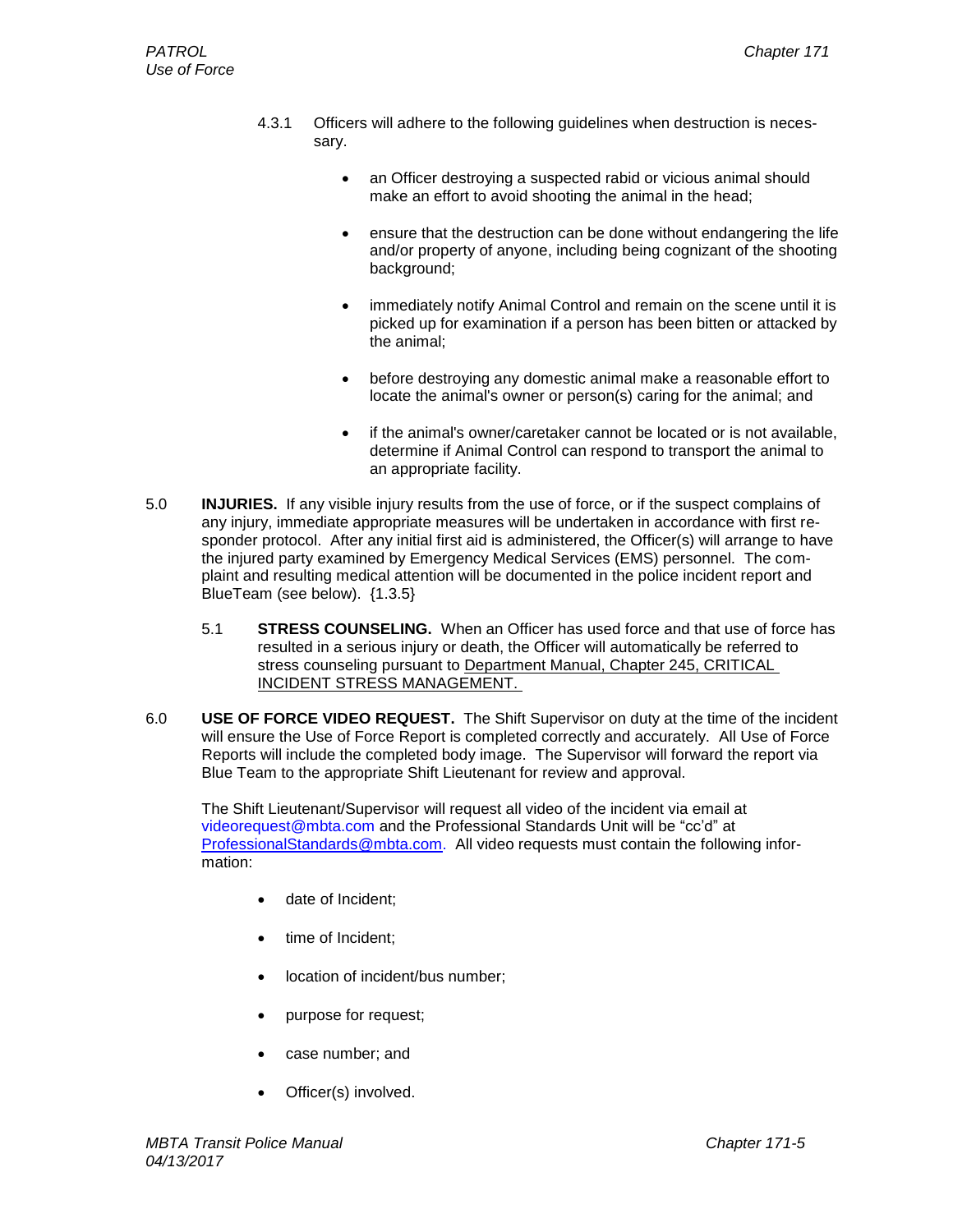All video will be secured in the Digital Information Management System (DIMS) under the appropriate case number. The Shift Lieutenant/Supervisor will ensure the Officer's Blue Team narrative includes a statement that video evidence was requested. If no video is available, the Shift Lieutenant/Supervisor will state in Blue Team his/her approval was based solely on the Officer's reports and statements.

Prior to approving the Officer's Use of Force report the Shift Lieutenant will review the video to ensure his Officer is in compliance with this chapter. Upon completion, the Shift Lieutenant will forward his/her recommendation to the Professional Standards Unit via Blue Team.

- 7.0 **USE OF FORCE REVIEW.** The following procedures will be adhered to in all cases where an Officer uses force, except firearm (see section 8.0), in the performance of his/her duty:  ${1.3.7}$ 
	- 7.1 **USE OF FORCE REPORTS.** Any Officer who applies physical force at a level three (Active Resistant) or higher as defined in the Use of Force Model in § 1.2 will be required to complete a Blue Team Use of Force Report. Escort holds will not require a Blue Team Use of Force Report, however, if the use of force escalates to a restraint hold (i.e., arm bar takedown, wrist lock, etc.) a Blue Team Use of Force Report will be required.

Any Officer who uses an MEB, discharges their OC, causes a canine to bite or draws his/her firearm and points it at any person, group, or vehicle, or employ any other application of force that results in or alleged to have resulted in, an injury or death, other than the discharge of a firearm, will complete a Blue Team Use of Force Report. Each field is to be filled out as completely as possible. The summary of incident section must contain all pertinent information regarding the Use of Force. {1.3.6 b, c, d, 1.3.7}

This report will be electronically submitted to the Officer's immediate Supervisor for review and approval before completion of the tour of duty during which the incident occurred or within a reasonable amount of time with a Supervisor's approval. The Supervisor will electronically forward the report through the chain of command to the Office of Professional Standards as soon as possible, but no later than the Officer's next tour of duty. If the Blue Team entry is not complete, the Supervisor will return it to the Officer. The Office of Professional Standards will forward a copy of the report to the Patrol Operations Division Commander. {1.3.7}

7.2 **USE OF FORCE COMMITTEE.** Use of Force Reports will be reviewed by a standing Committee on Use of Force, appointed by the Chief of Police, consisting of the Superintendent or his/her designee, Patrol Operations Division Commander, a Supervisor assigned to the Professional Standards Unit, the Training Supervisor, the Department Firearms Instructor, and a Patrol Officer. {1.3.7}

Quarterly, the Use of Force Committee will review each Use of Force Report to determine whether the use of force was in compliance with Department policy, rules, and procedures. The Committee's findings will be submitted through the chain of command to the Chief of Police for review and appropriate action. {1.3.7}

7.3 **ANNUAL USE OF FORCE ANALYSIS.** Annually, the Administrative Services Division (ASD) Commander or his/her designee will complete an analysis of all Use of Force Reports. He/she will submit the results of this report through the chain of command to the Chief of Police. This analysis will include a review of any reports submitted in accordance with the Firearms Discharge Section referred to in this chapter. {1.3.13, 11.4.1 b, c, d, e}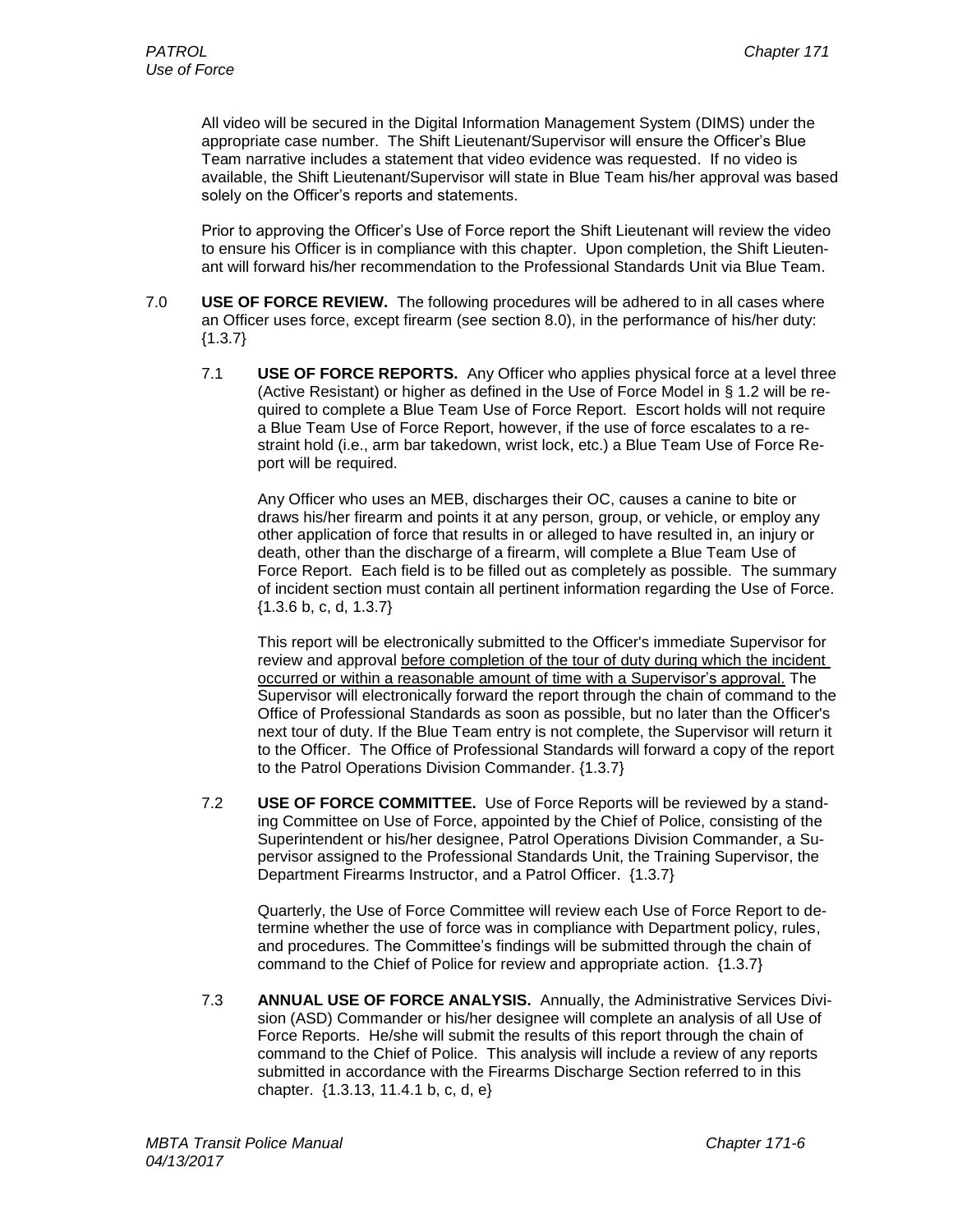- 7.4 **REMOVAL FROM LINE-DUTY ASSIGNMENT.** When an Officer has used force and that use of force has resulted in serious physical injury or a death, the Officer will automatically be reassigned to administrative duties pending the review of the case by the Committee on Use of Force (see Sections 8.0 and 8.6 of this Chapter for firearms). {1.3.8}
- 8.0 **FIREARMS DISCHARGE REVIEW.** The following procedures will be adhered to in all cases where a Police Officer discharges a firearm other than for training purposes, competition, or practice at an approved range. These procedures will also be followed whenever a firearms discharge results in an injury, regardless of the circumstances. If, in the performance of duty, an Officer draws his/her firearm and points it at any person, group, or vehicle, the Officer will complete a Blue Team Use of Force Report. {1.3.6 a, 1.3.7}
	- 8.1 **INJURIES.** If any injury results from the discharge of a firearm, **immediate** appropriate measures will be undertaken in accordance with first responder protocol. After any initial first aid is administered, the Officer(s) will arrange to have the injured party **immediately** examined by Emergency Medical Services (EMS) personnel. The complaint and resulting medical attention will be documented in the police incident report and Firearms Discharge Report (see below). {1.3.5, 1.3.7}
	- 8.2 **FIREARMS DISCHARGE REPORT**. An MBTA Police Firearms Discharge Report and a Blue Team Report will be completed by an Officer discharging his/her firearm and submitted to his/her Supervisor before completion of the tour of duty during which the incident occurred or within a reasonable amount of time with a Supervisor's approval. Reports will be forwarded through the chain of command, to the Office of Professional Standards who will provide the Patrol Division Commander with a copy of the reports. A copy of the Blue Team Report, the police incident report, and/or affidavit with detailed information regarding the incident will be attached to the Firearms Discharge Report. The Firearms Discharge Report and Blue Team narrative section will contain all pertinent information regarding the firearms discharge. *No reference to any attached documents will be made*. {1.3.6 a, 1.3.7}

If the discharge occurred during the Officer's time off, he/she will submit the Firearms Discharge Report as soon as practicable.

In either case, if the Officer is incapacitated due to injury and/or hospitalization, the report will be completed as soon as practicable.

8.3 **FIREARMS DISCHARGE REVIEW COMMITTEE.** A Firearms Discharge Review Committee appointed by the Chief of Police will review firearm Discharge Reports within 30 days of the incident. The Committee may request additional time if circumstances require it. The Committee will consist of the Superintendent, the Patrol Operations Division Commander, the ASD Commander, a Supervisor assigned to the Professional Standards Unit, the Training Supervisor, the Department Firearms Instructor, a Patrol Supervisor, and a Patrol Officer. {1.3.7}

The Committee will review each incident to determine whether the firearms use was in compliance with the Department's policies, rules and procedures. During the review process, the Committee will have access to all investigative reports and materials that were submitted regarding the shooting. {1.3.7}

The findings of the Committee will be submitted through the chain of command to the Chief of Police for review and appropriate action. {1.3.7}

The District Attorney's Office, of the appropriate jurisdiction where the shooting occurred, will conduct a parallel investigation independent from the Department inves